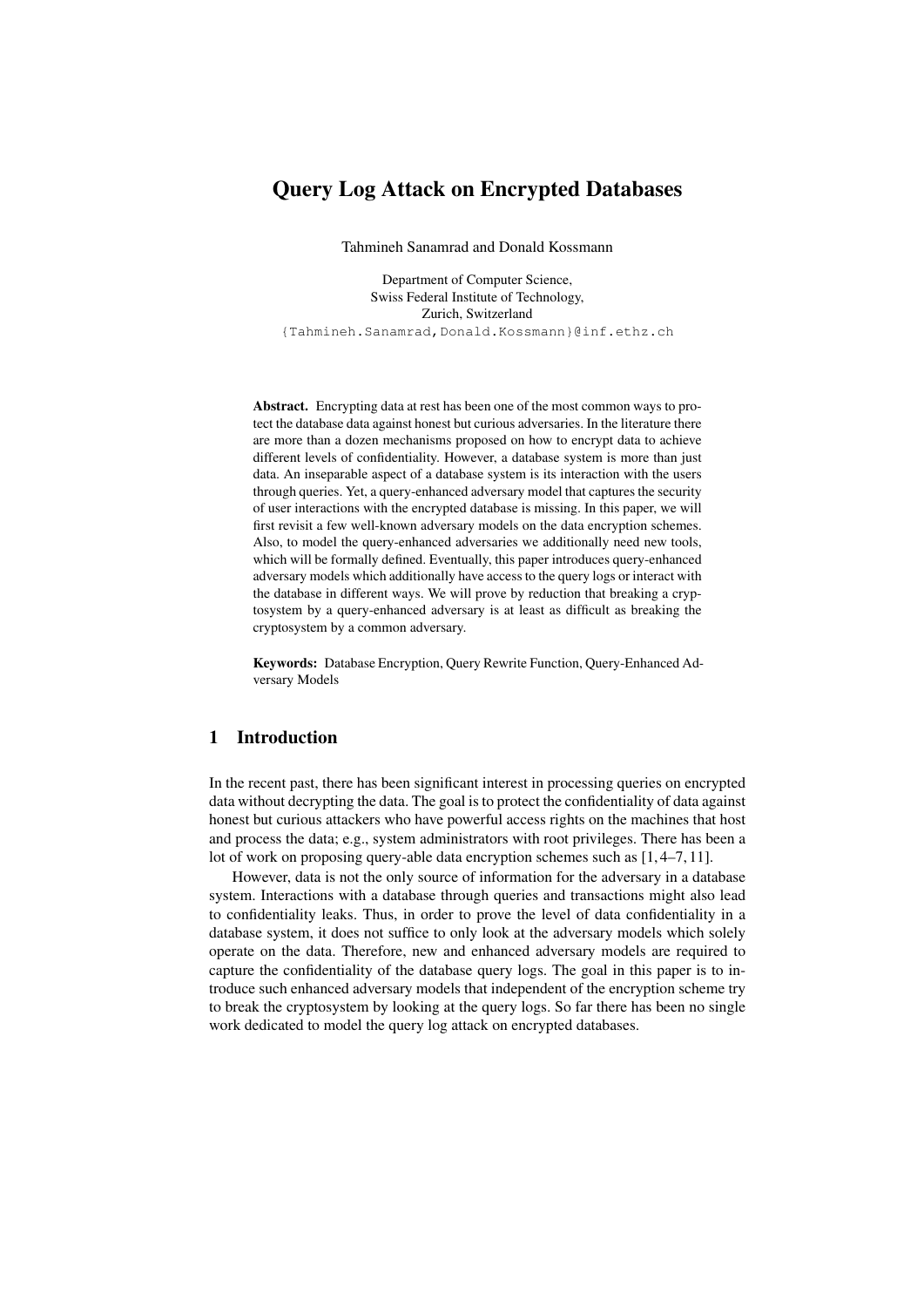In this paper we assume to have a client-server architecture, where the client is trusted and the database server is completely untrusted. We assume to have a thin encryption layer residing on a trusted party, either on the client itself or on a trusted security middleware. This thin encryption layer sits between the client and the untrusted database server. The main task of the encryption layer is to adjust the plaintext queries written by the clients in such a way that the encrypted database can process them. Upon receiving the query results, the encryption layer decrypts the result sets and sends them back to the client. Client is assumed to be unaware of the encryption layer in between, i.e. the encryption layer is transparent to the client. This model is assumed by almost all the database systems supporting encryption such as [2, 6, 8, 10, 12, 14].

Now the main problem is how secure are these rewritten queries that are submitted to the untrusted database server. The encryption layer rewrites the queries based on the encryption scheme used to encrypt the data. There are however a number of examples on how the queries may leak additional information to the adversary. For example, some queries can reveal secrets about their underlying encryption scheme. Additionally, the query log itself provides the adversary with additional information about the client submitting the query, timestamp and submission frequency.

Since in a database system, data and queries are intertwined we need to carefully separate these two during security analysis. In the beginning of this paper we will explain the assumed architecture in more detail. Then, we will revisit the well-known adversary models on encrypted data, namely Ciphertext-only Attack, Known-Plaintext Attack and Chosen-Plaintext Attack. More concretely, this paper makes the following contributions::

- First contribution of this paper is the introduction and formal definition of new tools required to analyze a query-enhanced adversary, such as a one-way Query Rewrite Function (QRF) that takes an encryption scheme and an original query from the client as input and outputs a rewritten query for the encrypted database, a Query Simulator (QSim) that can simulate rewritten queries just by looking at the query logs and the encrypted data, and a Query Generator (QGen) that can generate original queries out of plaintext values.
- Second contribution of this paper are the query-enhanced adversary models.
- Third contribution is to prove that regardless of the chosen encryption scheme, the security guarantee that a database encryption scheme can give against a queryenhanced adversary is at least as much as the security guarantee that the database encryption scheme can give against a common adversary.

This paper is structured as follows: Section 2 revisits the common attacker scenarios on encrypted data. Afterward, Section 3 introduces the formal notions that will serve as building blocks in the query-enhanced adversary models. Eventually, Section 4 introduces the query-enhanced adversary models and proves by reduction that analyzing the security of the query logs can be replaced by the common security analysis on the underlying encryption scheme.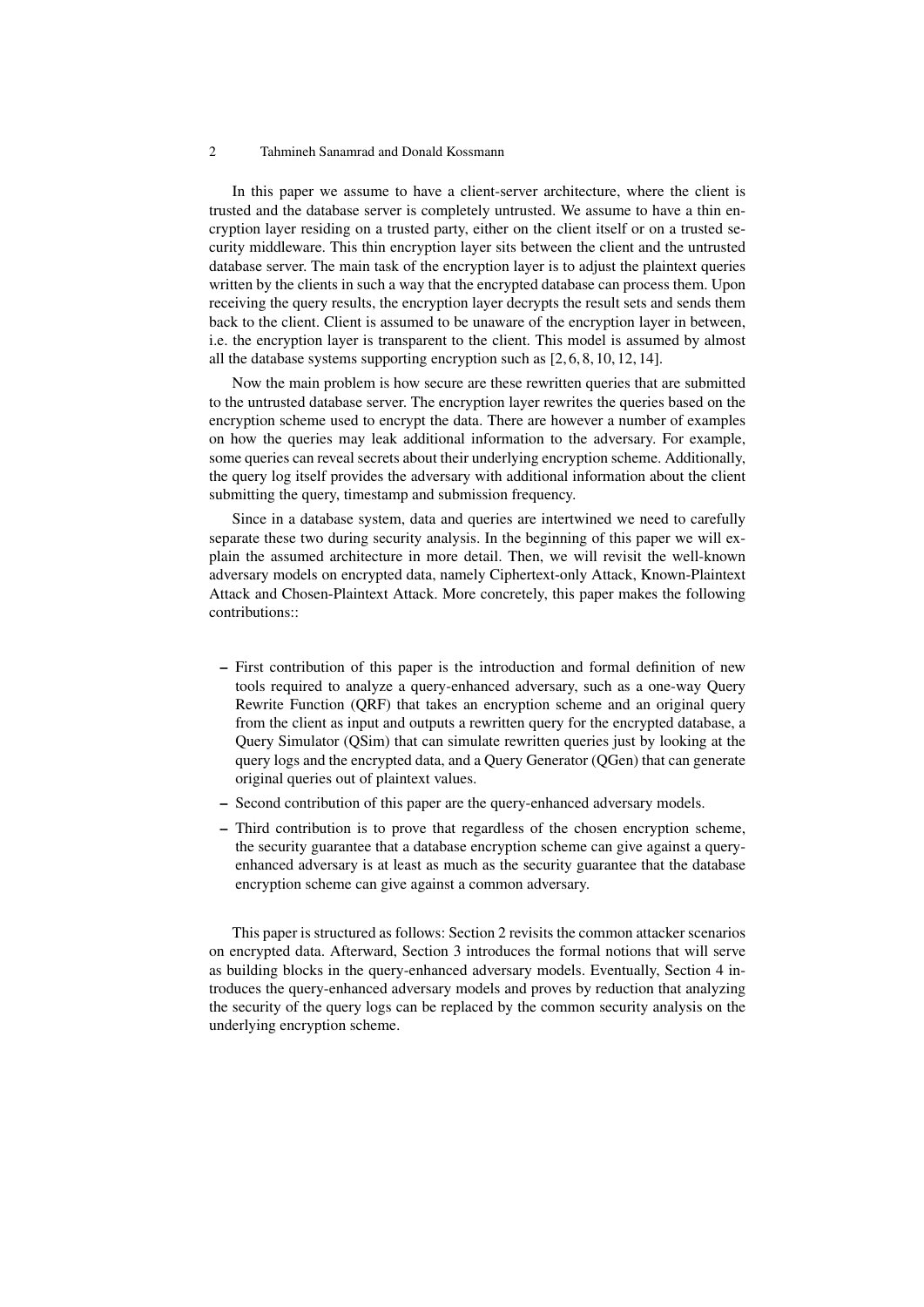### 2 Preliminaries

In this section, we will first go over our assumptions regarding the system's architecture and security. Then, we revisit a few well-known attacks on the encryption schemes, namely Ciphertext-only Attack, Known-Plaintext Attack and Chosen-Plaintext Attack.

#### 2.1 Client-Server Architecture

Figure 1a shows the traditional client-server architecture of running applications on top of a database system. The application or end user issues SQL statements to the database server. The database server executes these SQL statements and returns the results.



Fig. 1. Extended Client-server Database Architecture

Figure 1b shows an abstraction of the security-extended architecture. In this architecture, the application is unchanged and issues the same (unencrypted) SQL statements as in the traditional system of Figure 1a. In the following we will describe each component and its security assumptions in the security-extended architecture.

- Encrypted DB is the database server containing the encrypted data. In this paper the database server and all its components (e.g. main memory, CPU, ...) are assumed to be untrusted, however the server is not actively malicious.
- Encryption Layer implements the confidentiality. This layer can be seen as a trusted server namely a security middleware as in [6, 10, 13, 14], it can be seen as a secure co-processor within the database server as in [2, 3], or it can be an added module on the client's machine. The critical assumption is that this layer is trusted. The encryption layer is responsible for adjusting (rewriting) the queries to be processed on the encrypted data, and thereafter this layer needs to decrypt and if necessary post-process the query results.
- Client can be an end user or an application developer and is assumed to be trusted.

#### 2.2 Attacks on Ciphers

In this section we go over the most common attack scenarios on the encryption schemes. These scenarios will be used in the reduction proofs in Section 4, where we define the query-enhanced adversaries.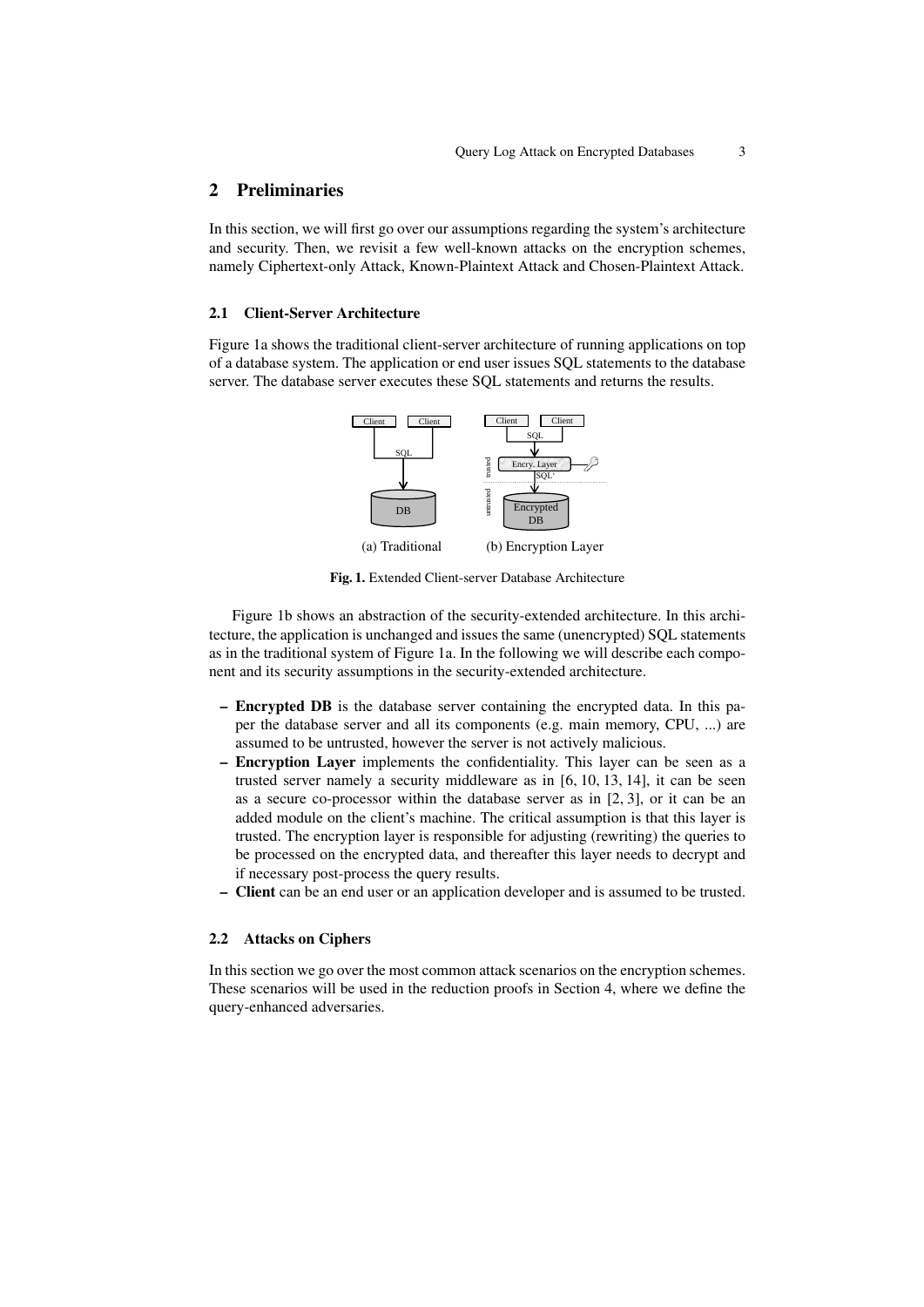Notation. Let x denote a plaintext value from the set of plaintext values,  $\mathcal{X}$ . Respectively, let y denote a ciphertext value from the set of ciphertext values,  $\mathcal{Y}$ . Let  $\mathcal{E}nc(\tau, \mathbf{x})$ be the encryption function of an arbitrary encryption scheme,  $\mathcal{ES}$  and  $\tau$  the randomness element possibly required by the  $\mathcal{E}nc$  function.  $\mathbf{x} \overset{\$}{\leftarrow} \mathcal{X}$  simply means that a vector of plaintext elements have been chosen uniformly at random. The \$ implies a uniformly random selection from a set.

**Experiment.** An Experiment<sup>1</sup> is a probabilistic system that is connected to an Adversary<sup>2</sup>, A, on its left interface as shown in Figure 2 and at the right interface outputs a bit (0 or 1) indicating whether the Experiment is won. The Experiment is denoted as EXP throughout this paper.



Fig. 2. An Experiment interacts with an adversary and in the end shows whether the adversary has succeeded.

Adversary. An adversary (attacker) is (or has access to) an algorithm that interacts with the experiment and its goal is to succeed in the experiment. The adversary is denoted as A.

Advantage. The advantage of an adversary, A, playing an experiment, EXP, is the success probability of  $A$  winning EXP, i.e. The experiment outputs 1 on its right interface. The advantage of A succeeding in EXP is denoted as  $Adv^{\text{EXP}}(\mathcal{A})$ .

Ciphertext-only Attack (CoA) In a *Ciphertext-only Attack* the attacker is given only a series of ciphertexts for some plaintext unknown to the attacker [9]. If an attacker can succeed in a *Ciphertext-only Attack*, it means that he could succeed in the following experiment:

**Experiment 1 :**  $\mathbf{Exp}_{ES}^{CoA}(A)$ 

 $\tau \overset{\$}{\leftarrow} \mathcal{T}; \mathbf{x} \overset{\$}{\leftarrow} \mathcal{X}$  $\mathbf{y} \leftarrow \mathcal{E}nc_{ES}(\tau, \mathbf{x})$  $x \stackrel{\$}{\leftarrow} A(\mathbf{y})$ if  $x \in$  **x** then return 1 else return 0

Experiment 1 chooses uniformly at random a vector of plaintext values, x. It then encrypts them using the  $\mathcal{E}nc_{ES}(\tau, \mathbf{x})$  function to obtain a vector of the corresponding ciphertext values, y. The adversary then receives y and runs  $A(y)$ . The adversary succeeds

 $<sup>1</sup>$  An Experiment is also called a Game in some security literatures.</sup>

<sup>&</sup>lt;sup>2</sup> An Adversary is also called a Winner in some security literatures.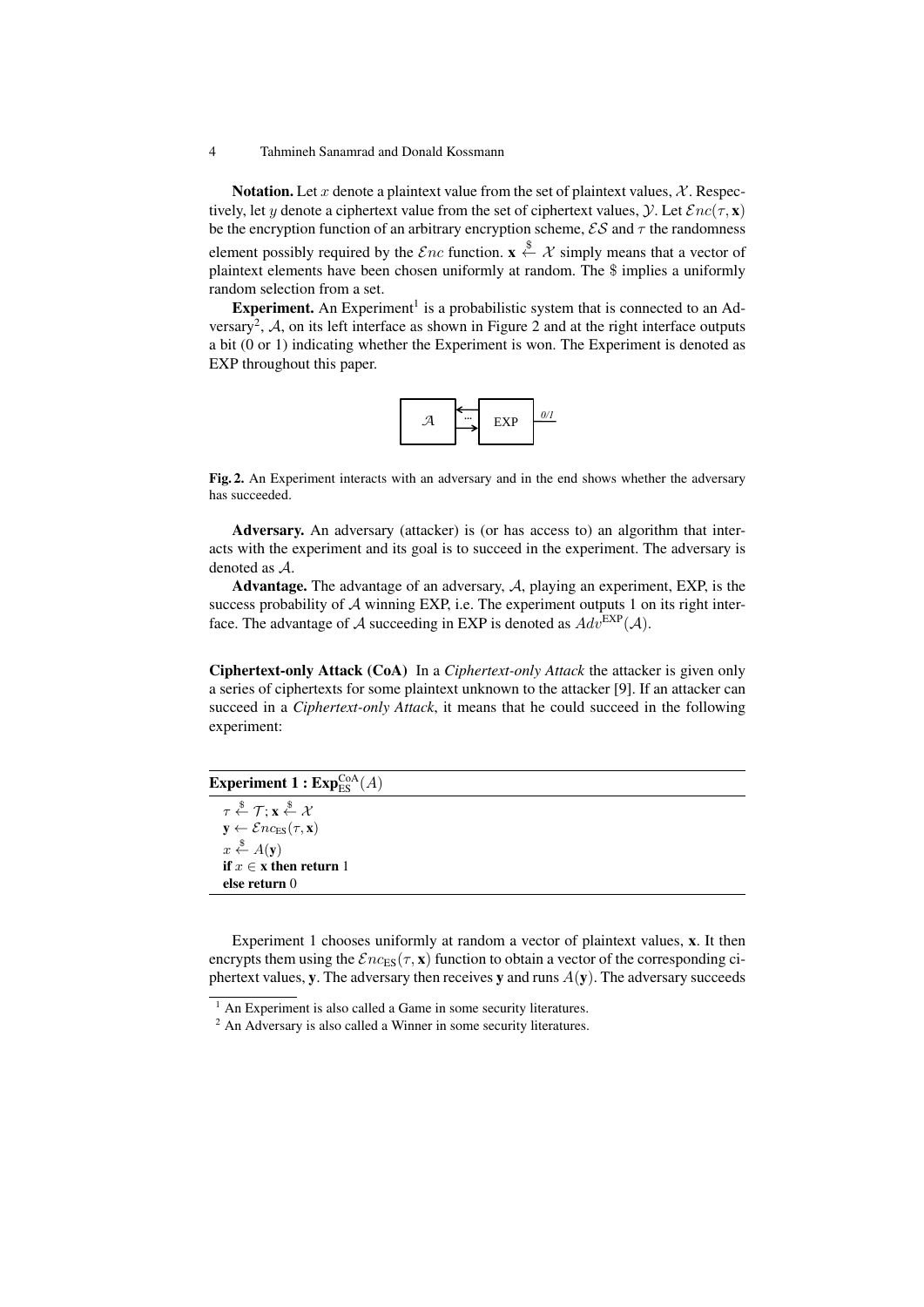if the plaintext value he returns, is in the plaintext vector chosen in the beginning by the experiment, in other words A succeeds if  $x \in \mathbf{x}$ . The advantage of the Ciphertext-only attacker on an arbitrary encryption scheme,  $\mathcal{ES}$ , is denoted as:  $Adv_{ES}^{CoA}(A)$ .

Known-Plaintext Attack (KPA) In a *Known-Plaintext Attack* the attacker is given a couple of plaintext-ciphertext pairs [9]. The goal of the attacker is to distinguish pairs of ciphertexts based on the plaintext they encrypt which were not initially given. Indistinguishability under *Known-Plaintext Attack* is captured through the following experiment:

**Experiment 2 :**  $\mathbf{Exp}_{\mathrm{ES}}^{\mathsf{IND}\text{-}\mathsf{KPA}}(A)$ 

 $\tau \overset{\$}{\leftarrow} \mathcal{T}; \mathbf{x} \overset{\$}{\leftarrow} \mathcal{X}$  $\mathbf{y} \leftarrow \mathcal{E}nc_{ES}(\tau, \mathbf{x})$  $(x_1, x_2) \stackrel{\$}{\leftarrow} \mathcal{X} \text{ s.t. } x_1, x_2 \notin \mathbf{X}$  $b \stackrel{\$}{\leftarrow} \{0,1\}$  $y_b \leftarrow \mathcal{E}nc_{ES}(\tau, x_b)$  $b' \stackrel{\$}{\leftarrow} A(\mathbf{x}, \mathbf{y}, (x_1, x_2), y_b)$ if  $b' = b$  then return 1 else return 0

Experiment 2 chooses uniformly at random a vector of plaintext values, x. It then encrypts these values using the  $\mathcal{E}nc_{ES}(\tau, x)$  function to obtain a vector of the corresponding ciphertext values, y. Then the experiment chooses randomly two plaintext values,  $(x_1, x_2)$  s.t.  $x_1, x_2 \notin \mathbf{x}$ , flips a coin and encrypts randomly one of them,  $y_b = \mathcal{E}nc_{ES}(\tau, x_b)$ . The attacker is then given both **x** and **y**,  $(x_1, x_2)$  and  $y_b$ . Based on  $y_b$  and the information he may extract from the known Plaintext-Ciphertext pairs, $\bf{x}$ and y, the attacker tries to find out whether  $x_1$  or  $x_2$  was encrypted. The probability that an attacker can succeed in this experiment is denoted as the IND-KPA advantage,  $Adv_{ES}^{IND-KPA}(A)$  and is optimal if an attacker cannot do better than to randomly guess b, i.e.  $\widehat{Adv}_{ES}^{IND-KPA}(A) \leq \frac{1}{2}$ .

Chosen-Plaintext Attack (CPA) In a *Chosen-Plaintext Attack* the attacker is given plaintext-ciphertext pairs for the plaintext vector chosen by the attacker [9]. The goal of the attacker is to distinguish pairs of ciphertexts based on the plaintext they encrypt which were not initially chosen by the attacker. Therefore, the attacker,  $A$ , consists of two functions  $A = (A_1, A_2)$ .  $A_1$  chooses a vector of plaintext values and  $A_2$  tries to distinguish which plaintext was encrypted. Indistinguishability under *Chosen-Plaintext Attack* is captured through Experiment 3.

The adversary, using  $A_1$ , chooses a vector of plaintext values, x, and gives it to the experiment. The experiment encrypts these values using the  $\mathcal{E}nc_{ES}(\tau, \mathbf{x})$  function to obtain a vector of the corresponding ciphertext values, y. Then, the adversary again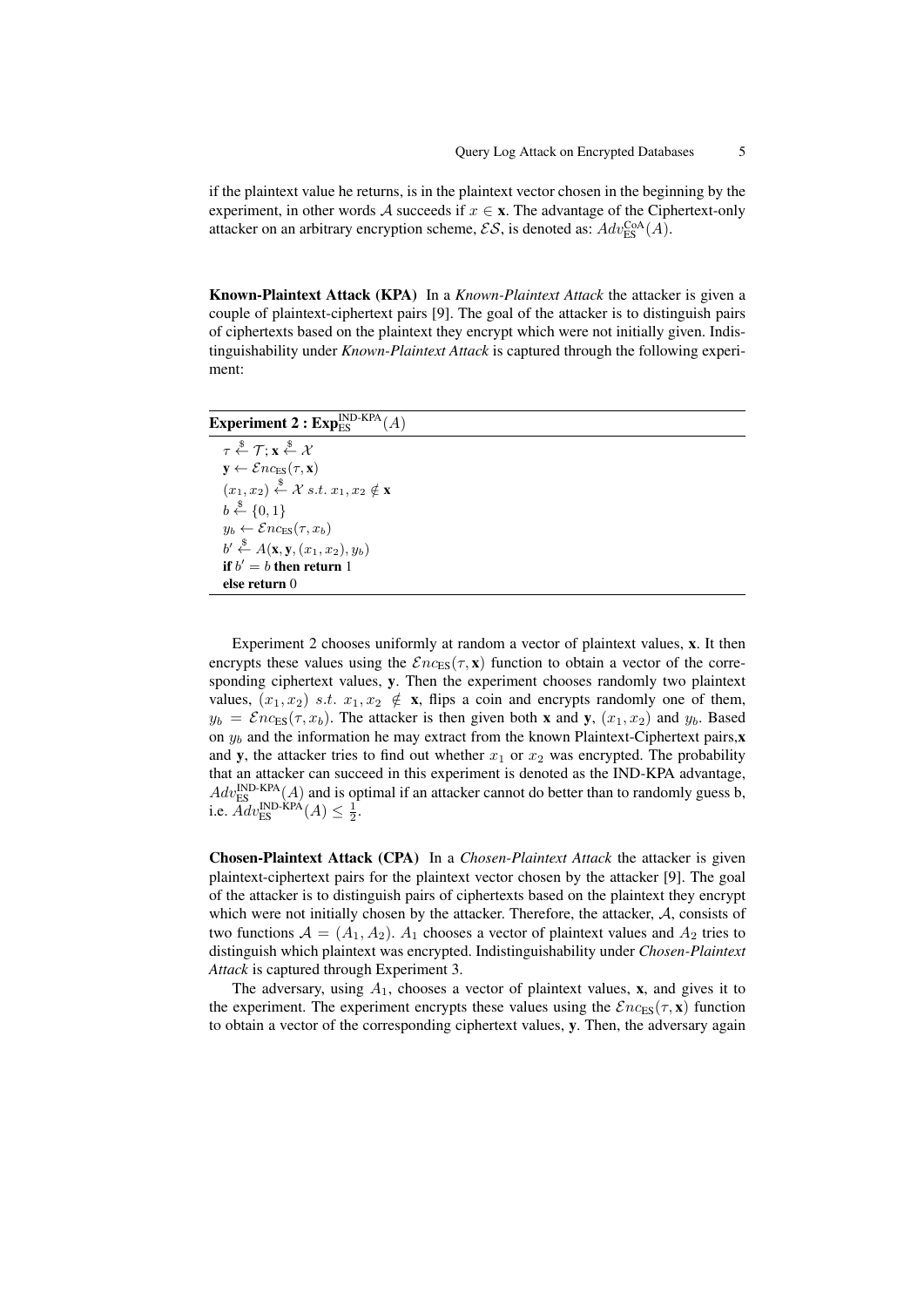**Experiment 3 :**  $\mathbf{Exp}_{ES}^{IND-CPA}(A)$ 

 $\tau \overset{\$}{\leftarrow} \mathcal{T}; \mathbf{x} \leftarrow A_1(\mathcal{X})$  $\mathbf{y} \leftarrow \mathcal{E}nc_{ES}(\tau, \mathbf{x})$  $(x_1, x_2) \leftarrow A_1(\mathcal{X}) \text{ s.t. } x_1, x_2 \notin \mathbf{x}$  $b \stackrel{\$}{\leftarrow} \{0,1\}$  $y_b \leftarrow \mathcal{E}nc_{ES}(\tau, x_b)$  $b' \stackrel{\$}{\leftarrow} A(\mathbf{x}, \mathbf{y}, (x_1, x_2), y_b)$ if  $b' = b$  then return 1 else return 0

chooses two plaintext values,  $(x_1, x_2)$  s.t.  $x_1, x_2 \notin \mathbf{x}$  and gives it to the experiment. The experiment flips a coin and encrypts randomly one of them,  $y_b = \mathcal{E}nc_{ES}(\tau, x_b)$ . The attacker is then given both **x** and **y**,  $(x_1, x_2)$  and  $y_b$ . Based on  $y_b$  and the information he may extract from his chosen Plaintext-Ciphertext pairs,x and y, the attacker tries to find out whether  $x_1$  or  $x_2$  was encrypted. The probability that an attacker can succeed in this experiment is denoted as the IND-CPA advantage,  $Adv_{ES}^{IND-CPA}(A)$  and is optimal if an attacker cannot do better than to randomly guess b, i.e.  $\overline{Ad}v_{\rm ES}^{\rm IND-CPA}(A) \leq \frac{1}{2}$ .

# 3 New Definitions

In order to define new and query-enhanced adversary models we need additional functions that can capture the query transformations in the client-server architecture mentioned in Section 2.1.

Notation. Let the set of all queries a client sends to the encryption layer be denoted as  $\mathcal{Q}_x$  and the set of rewritten-queries by the encryption layer to be processed on the encrypted database be  $\mathcal{Q}_v$ . Respectively, an original query submitted from the client is denoted as  $q_x \in \mathcal{Q}_x$  and similarly a rewritten query submitted to the untrusted and encrypted database server is denoted as  $q_y \in \mathcal{Q}_y$ .  $\mathcal{Q}_x^s$  denotes a subset of queries from  $\mathcal{Q}_x$  and respectively,  $\mathcal{Q}_y^s \subseteq \mathcal{Q}_y$ .

Query. In this paper whenever we talk about a query, an SQL query is meant. However, our query-enhanced adversary models can be used also for other type of queries (e.g. information retrieval queries).

Running Example. Consider a relation *customer(id,name,age,salary,city)* in the encrypted database. The following query,  $q_x$ , is sent by the client to the database server:

```
SELECT SUM(salary) FROM customer
WHERE city = ' Zurich' and age \leq 30
```
Since the database is encrypted, the client's query is intercepted by the encryption layer and rewrites the query in a way, so that it can be processed by the encrypted database.

Query Tokens. These tokens are the pieces of data in the SQL query. Query tokens can be in plaintext, for example given the query of our running example, the query tokens are 'Zurich' and 30. Query Tokens can also be in ciphertext.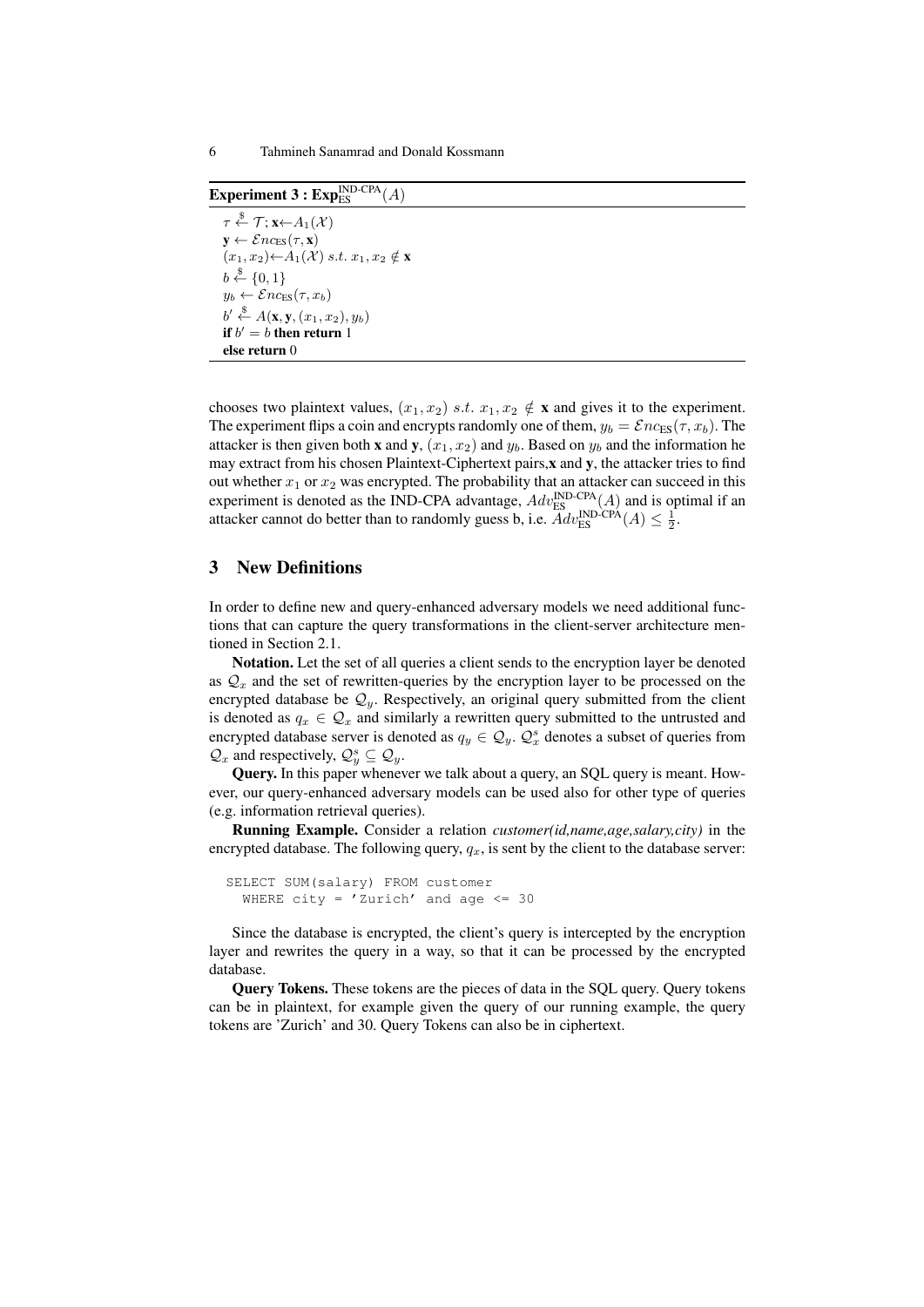Query Rewrite Function (QRF). The *Query Rewrite Function* is a function that takes an original query  $q_x$ , and an encryption scheme  $\mathcal{ES}$  as input and outputs the rewritten query  $q_y$ ,  $QRF(\mathcal{ES}, q_x) = q_y$ . Depending on the encryption scheme,  $q_x$ will be rewritten differently. For example, having data encrypted in the database with the deterministic AES, the query of our running example,  $q_x$ , is rewritten as follows  $QRF(AES, q_x) = q_y$ :

```
SELECT salary,age FROM customer
WHERE city = \mathcal{E}nc_{\text{AES}}('Zurich')
```
Why the rewritten query having a deterministic AES scheme looks like above is not in the scope of this paper. In brief, deterministic AES is neither homomorphic (no support for the SUM aggregate function), nor order preserving (no support for the range condition), but it is deterministic and therefore equality-preserving.

Query Generator (QGen). The *Query Generator* is a function that takes a vector of plaintext query tokens, x, as input and generates a set of SQL queries  $Q_x^s$  using the tokens in  $x$ . *QGen* is independent of the encryption scheme,  $\mathcal{ES}$ . *QGen* has an inverse function,  $\mathbf{x} = QGen^{-1}(Q_x^s)$  which outputs the plaintext query tokens of its input set. Figure 3, shows how *QGen* works for our running example.



Fig. 3. QGen takes plaintext query tokens as input and builds a set of SQL queries out of them.

Query Simulator (QSim). Parallel to *QGen* but in the ciphertext space, the *Query Simulator* takes a vector of ciphertext query tokens, y, as input and generates a set of SQL queries,  $Q_y^s$ , using the tokens in y. *QSim* is independent of the encryption scheme and is allowed to use the query logs in  $Q_y$ . *QSim* has an inverse function too,  $y =$  $QSim^{-1}(Q_y^s)$ . Figure 4, shows how *QSim* works for our running example, assuming that  $\mathcal{E}nc_{\text{AES}}$  ('Zurich') =  $EG42KL23$ .



Fig. 4. QSim takes ciphertext query tokens as input and builds a set of rewritten SQL queries out of them.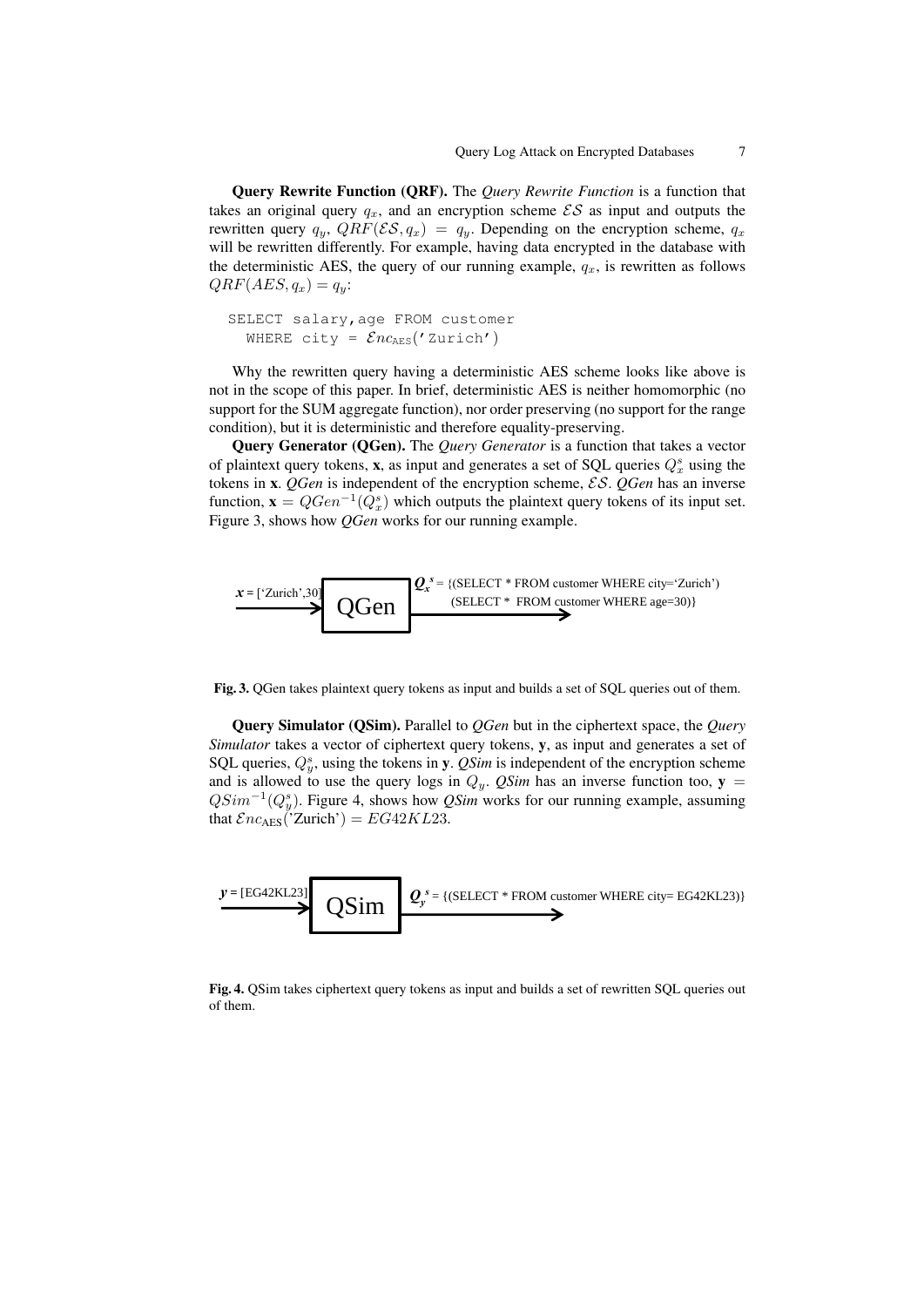Remark 1 *QGen and QSim are functions that do not change their input, x and y respectively, but wrap them in an SQL query.*

Figure 5, illustrates the above introduced functions. These functions will serve as building blocks in our adversary models and proofs.



Fig. 5. Basic Functions used in the Query Log Adversary Models

In the remainder of this section, we introduce and formally define the adversary models. We prove that each adversary model on the query logs can be reduced to a known adversary model on the underlying encryption scheme.

# 4 Adversary Models

**Database Adversary:** Let us define the database adversary,  $A^{DB}$ , to be an adversary that has access to everything on the database server, namely the set of rewritten queries,  $Q_y$ , the encrypted data,  $Y$ , and eventually the encrypted result sets which are the result of running  $\mathcal{Q}_y$  on  $\mathcal{Y}$ . We also assume that the database schema is public, i.e. a database adversary knows about the tables, attributes, attribute types, foreign keys and so on.

**Proof by Reduction:** To prove that Problem B (with unknown complexity) is at least as hard as Problem A (with known complexity), one solves Problem A using the solver of Problem B. It suffices to find an efficient<sup>3</sup> transformation,  $\phi$  between the Solver of Problem B,  $\mathcal T$  into the Solver of Problem A, S, i.e.  $\mathcal S = \phi(\mathcal T)$ .

### 4.1 Query-Only Attack

Query-only Attack (abbreviated as QoA) is when the database adversary  $A^{DB}$  has only access to the rewritten query logs namely,  $\mathcal{Q}_v$ . The advantage of a database adversary, ADB, to succeed in a *Query-only Attack*, is defined as his probability to win the Experiment 4:

$$
Adv_{ES}^{QoA}(A^{DB}) = Pr[Exp_{ES}^{QoA}(A^{DB}) = 1]
$$

The experiments  $Exp_{ES}^{QoA}(A^{DB})$  is defined as follows:

In the following we will prove that the *Ciphertext-only Attack* discussed in detail in Section 2 can be reduced to a Query-only Attack.

<sup>&</sup>lt;sup>3</sup> Polynomial-time in the size of the input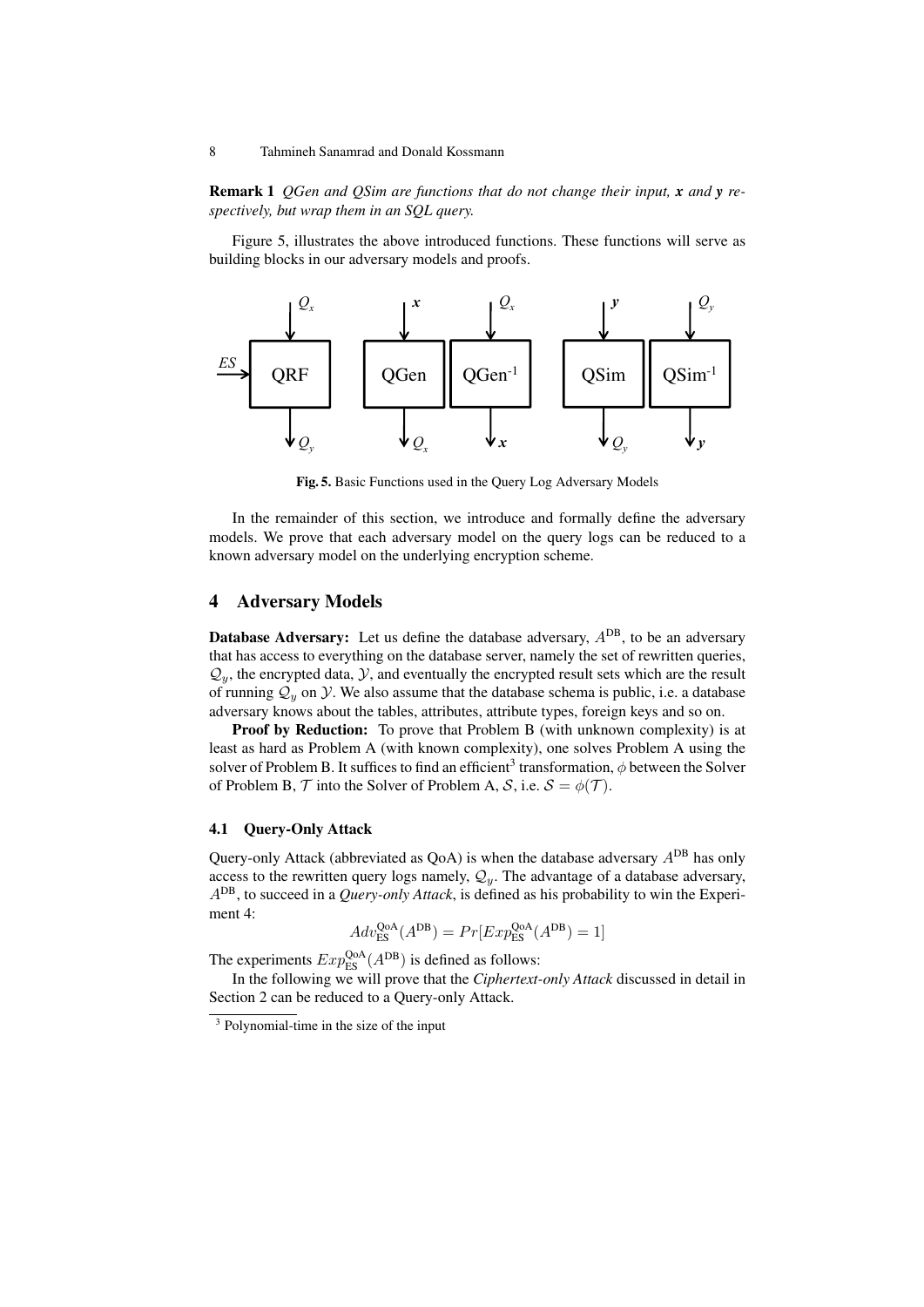Experiment 4 :  $Exp_{ES}^{QoA}(A^{DB})$ 

 $\mathbf{x} \overset{\$}{\leftarrow} \lambda$  $Q_x^S \leftarrow QGen(\mathbf{x})$  $Q_y^S \leftarrow QRF(\mathcal{ES},Q_x^S)$  $x_t \overset{\$}{\leftarrow} A^{\text{DB}}(Q_y^S)$ if  $x_t \in$  x then return 1 else return 0

**Lemma 1** Given an encryption scheme  $\mathcal{ES}$  and a subset of rewritten queries,  $\mathcal{Q}_y^S$   $\in$ Qy*,* ES *is at least as safe against Query-only Attack as* ES *is safe against Ciphertext* $only$ *Attack.*  $\frac{Q \circ A}{ES}(A^{DB}) \leq Adv_{ES}^{CoA}(A)$ 

*Proof.* Let  $\mathcal{ES}$  be an arbitrary encryption scheme. Suppose  $A^{DB}$  is an adversary with non-trivial *QoA* advantage against  $\mathcal{ES}$ . We construct a *Ciphertext-only* adversary *A* against  $\mathcal{ES}$ . As per definition in the Ciphertext-only experiment1, A is given a vector of encrypted values, y. A runs  $\mathcal{Q}Sim(y)$  to simulate  $Q_y^S$ . Eventually, A runs  $A^{DB}(Q_y^S)$ .  $A$ 's communication with  $A^{DB}$  mimics the QoA experiment. Clearly, A is efficient since *QSim* is sublinear to the size of its input.

### 4.2 Known-Query Attack

*Known-Query Attack* (abbreviated as KQA) is when the database adversary ADB has access to a number of  $(q_x, q_y)$  pairs. For example assume  $q_x$  is:

SELECT SUM(salary) FROM customer WHERE city =  $'$  Zurich' and age  $\leq$  30

then  $q_y$  using a deterministic  $\mathcal{ES}$  will be something like:

SELECT salary, age FROM customer WHERE city =  $\mathcal{E}nc_{ES}$  ('Zurich')

Remark 2 *Query Logs additionally provide a database adversary with information about the clients submitting the queries, timestamp of the query submitted and their frequency. An adversary that has background knowledge about the business logic can use these additional log information to guess the original queries submitted by the clients. In general, statistical attacks on query logs can be classified as KQA.*

The advantage of a database adversary, ADB, to succeed in a *Known-Query Attack*, is defined as his probability to distinguish the rewrite of two queries with the same structure as shown in the Experiment 5.

$$
Adv_{\mathrm{ES}}^{\mathrm{IND-KQA}}(A^{\mathrm{DB}}) = Pr[Exp_{\mathrm{ES}}^{\mathrm{IND-KQA}}(A^{\mathrm{DB}}) = 1]
$$

The experiments  $Exp_{ES}^{IND-KQA}(A^{DB})$  is defined as follows: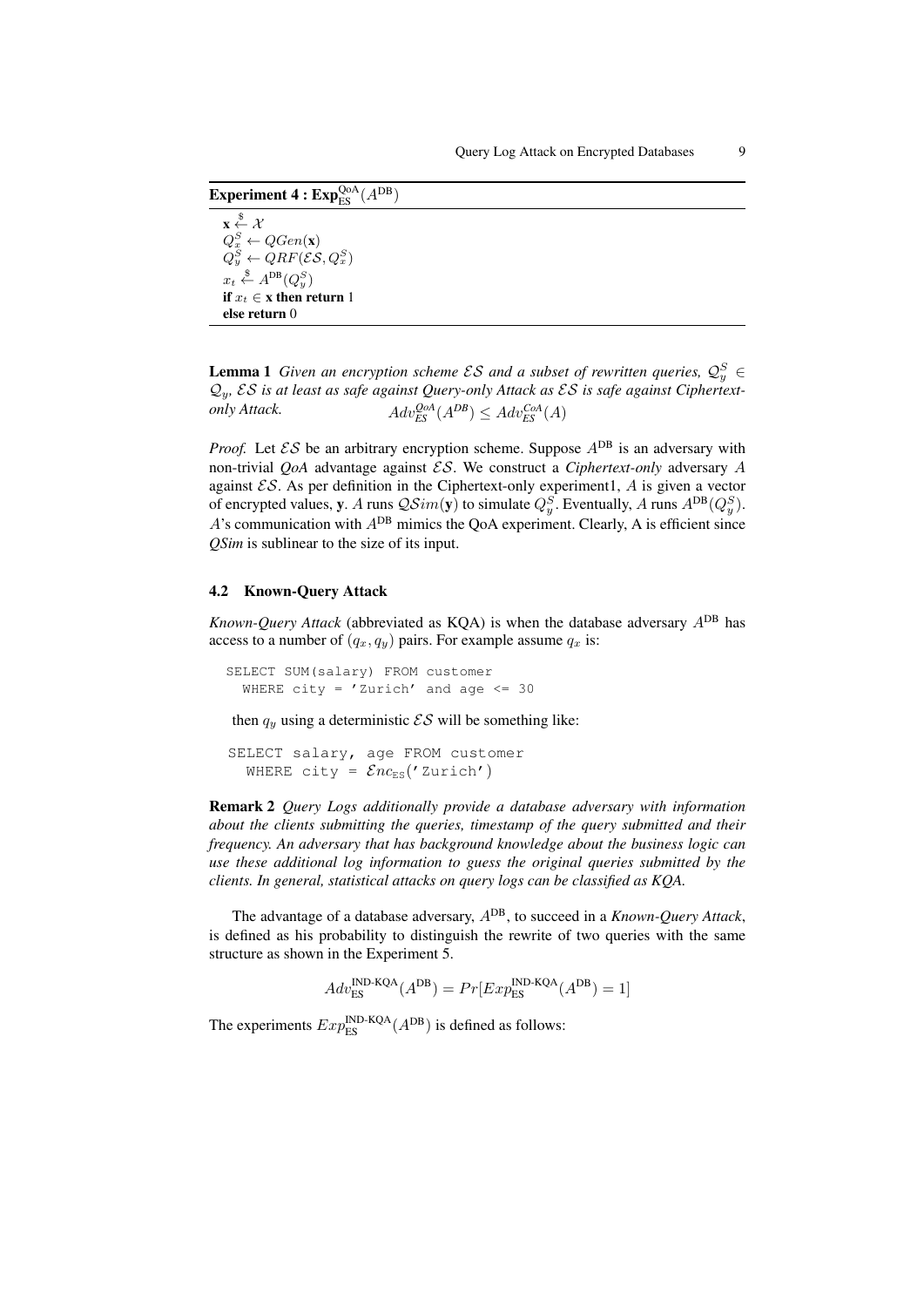**Experiment 5 :**  $\mathbf{Exp}_{ES}^{IND-KQA}(A^{DB})$ 

 $Q_x^S \overset{\$}{\leftarrow} Q_x$  $Q_y^S \leftarrow QRF(\mathcal{ES},Q_x^S)$  $(q_x^1, q_x^2) \stackrel{\$}{\leftarrow} Q_x \; s.t. \; q_x^1, q_x^2 \notin Q_x^S$  $b \stackrel{\$}{\leftarrow} \{0,1\}$  $q_y^b \leftarrow QRF(\mathcal{ES},q_x^b)$  $b' \stackrel{\$}{\leftarrow} A(Q_x^S, Q_y^S, (q_x^1, q_x^2), q_y^b)$ if  $b' = b$  then return 1 else return 0

Lemma 2 *Given an encryption scheme* ES *and a set of original and rewritten query* pairs,  $(Q_x^S, Q_y^S)$ , ES is at least as safe<sup>4</sup> against Known-Query Attack as ES is safe *against Known-Plaintext Attack.*

 $Adv_{ES}^{IND-KQA}(A^{DB}) \leq Adv_{ES}^{IND-KPA}(A)$ 

*Proof.* Let  $\mathcal{E} \mathcal{S}$  be an arbitrary encryption scheme. Suppose  $A^{DB}$  is an adversary with non-trivial *IND-KQA* advantage against  $\mathcal{ES}$ . We construct an *IND-KPA* adversary, A, against  $\mathcal{ES}$ . As per definition in the IND-KPA experiment (Experiment 2), A is given a set of plaintext-ciphertext pairs. A has also access to a limited QRF that only works for  $Q_x^S$ . A first runs  $QGen(\mathbf{x}) = Q_x^S$  and then  $QRF(\mathcal{ES}, Q_x^S) = Q_y^S$ . Additionally, A receives  $x_1, x_2$  and  $y_b$ , so he constructs  $q_x^1 = QGen(x_1), q_x^2 = QGen(x_2)$  and  $q_y^b = QSim(y_b)$ . Eventually, A runs  $A^{DB}(Q_x^S, Q_y^S, (q_x^1, q_x^2), q_y^b)$ . A's communication with ADB mimics the IND-KQA experiment. Clearly, A is efficient since *QGen*, *QRF* and *QSim* are linear to the size of their input.

Indistinguishability against *Known-Plaintext Attack* (Section 2) can be reduced to indistinguishability against *Known-Query Attack* as Lemma 2 shows.

#### 4.3 Chosen-Query Attack

*Chosen-Query Attack* (abbreviated as COA) is when the database adversary,  $A^{DB}$ , has access to a Query Rewrite Function,  $QRF(\mathcal{ES})$ . For example, an adversary that can send arbitrary queries to the encryption layer and see the rewritten queries on the other end. The advantage of a database adversary,  $A^{CQA} = (A^{CQ}, A^{DB})$ , to succeed in a *Chosen-Query Attack*, is defined as his probability to distinguish the rewrite of his chosen queries as shown in Experiment 6.

$$
Adv_{ES}^{IND\text{-}CQA}(A^{CQA}) = Pr[Exp_{ES}^{IND\text{-}CQA}(A^{CQA}) = 1]
$$

The indistinguishability against *Chosen-Plaintext Attack* (see Section 2) can be reduced to indistinguishability against *Chosen-Query Attack* as Lemma 3 suggests.

<sup>4</sup> Safe means indistinguishable in this experiment.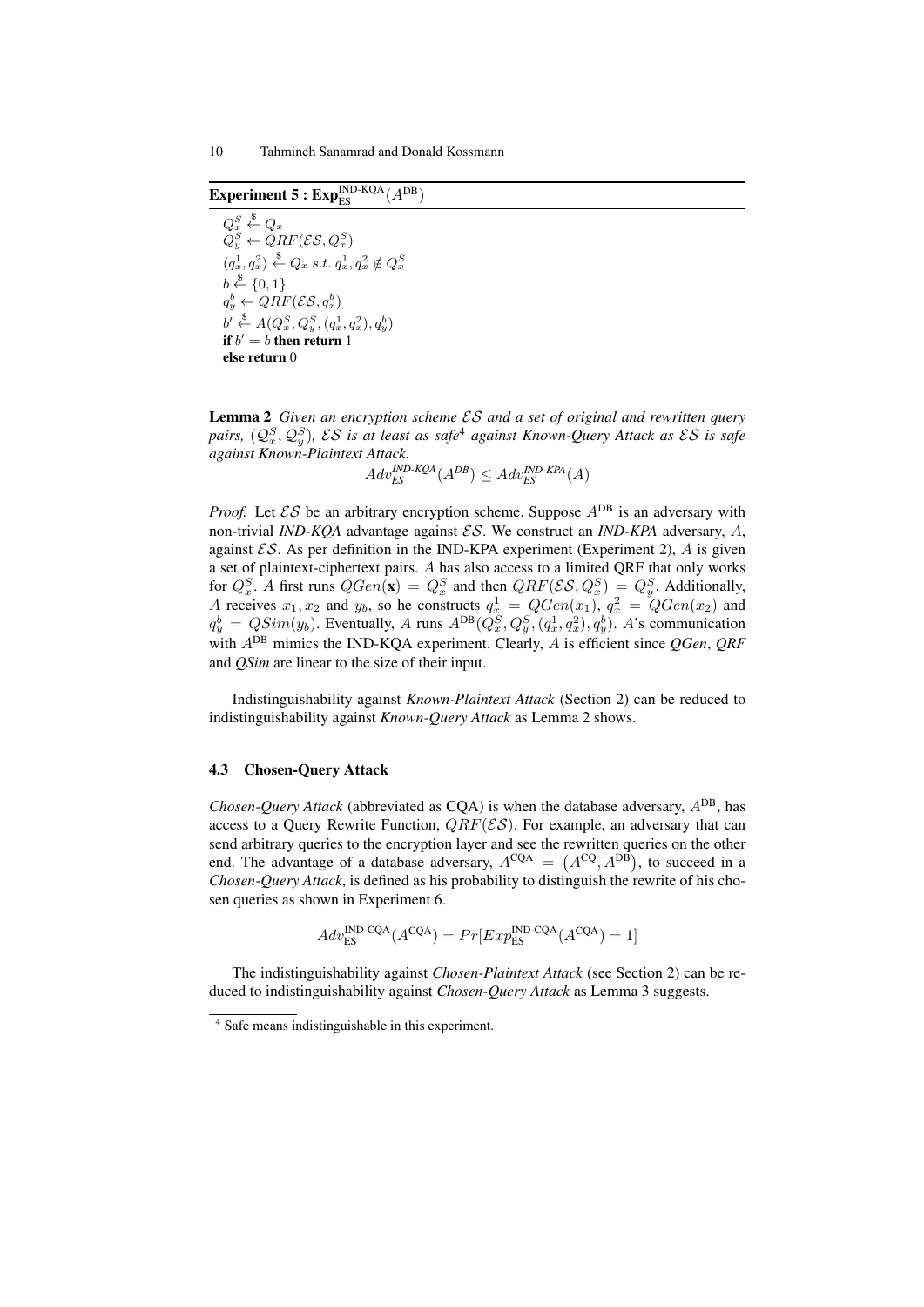**Experiment 6 :**  $\mathbf{Exp}_{\mathrm{ES}}^{\mathrm{IND}\text{-}\mathrm{CQA}}(A^{\mathrm{CQA}})$ 

 $Q_x^S \overset{\$}{\leftarrow} A^{\text{CQ}}(Q_x)$  $Q_y^S \leftarrow QRF(\mathcal{ES},Q_x^S)$  $(q_x^1, q_x^2) \leftarrow A^{CQ}(Q_x) \; s.t. \; q_x^1, q_x^2 \notin Q_x^S$  $b \stackrel{\$}{\leftarrow} \{0,1\}$  $q_y^b \leftarrow QRF(\mathcal{ES},q_x^b)$  $b' \stackrel{\$}{\leftarrow} A(Q_x^S, Q_y^S, (q_x^1, q_x^2), q_y^b)$ if  $b' = b$  then return 1 else return 0

Lemma 3 *Given an encryption scheme* ES *and a set of original and rewritten query* pairs,  $(\mathcal{Q}_x^S, \mathcal{Q}_y^S)$  where  $Q_x^S$  has been chosen by the adversary,  $\mathcal{ES}$  is at least as safe *against a Chosen-Query Attack as* ES *is safe against a Chosen-Plaintext Attack.*

 $Adv_{ES}^{IND\text{-}CQA}(A^{CQA}) \leq Adv_{ES}^{IND\text{-}CPA}(A)$ 

*Proof.* Let  $\mathcal{ES}$  be an arbitrary encryption scheme. Suppose  $A^{CQA}$  is an adversary with non-trivial *IND-CQA* advantage against  $\mathcal{ES}$ . We construct a *CPA* adversary *A* against  $\mathcal{ES}.$  As per definition in the IND-CPA experiment (Experiment 3), A is given a set of plaintext-ciphertext pairs where plaintexts have been chosen by the attacker. A has also access to a full-fledged QRF. A first runs  $QGen(\mathbf{x}) = Q_x^S$  and then  $QRF(\mathcal{ES},Q_x^S) =$  $Q_y^S$ . Additionally, A receives  $x_1, x_2$  and  $y_b$ , so he constructs  $q_x^1 = QGen(x_1), q_x^2 =$  $QGen(x_2)$  with the same structure and  $q_y^b = QSim(y_b)$ .

Eventually, A runs  $A^{DB}(Q_x^S, Q_y^S, (q_x^1, q_x^2), q_y^b)$ . A's communication with  $A^{CQA}$  mimics the IND-CQA experiment. Clearly, A is efficient since *QGen*, *QRF* and *QSim* are linear to the size of their input.

### 5 Conclusion

In this paper we have shown why it is important to consider additional and enhanced adversary models when analyzing the security of an encrypted database. The reason is because an encrypted database does not only consist of data but also queries and therefore, the security of the query logs are as important as the security of the data. Along the way, we have introduced a few notions and tools such as a Query Rewrite Function, a Query Generator and a Query Simulator to be used in our query-enhanced adversary models. In the end, we proved by reduction that breaking a database encryption using a query-enhanced adversary is at least as hard as breaking the underlying encryption scheme using a normal adversary. More concretely, we could show in this paper that:

- An encrypted database is at least as secure against a Query-only Attack as its underlying encryption scheme is secure against a Ciphertext-only Attack
- An encrypted database is at least as secure against a Known-Query Attack as its underlying encryption scheme is secure against a Known-Plaintext Attack
- An encrypted database is at least as secure against a Chosen-Query Attack as its underlying encryption scheme is secure against a Chosen-Plaintext Attack